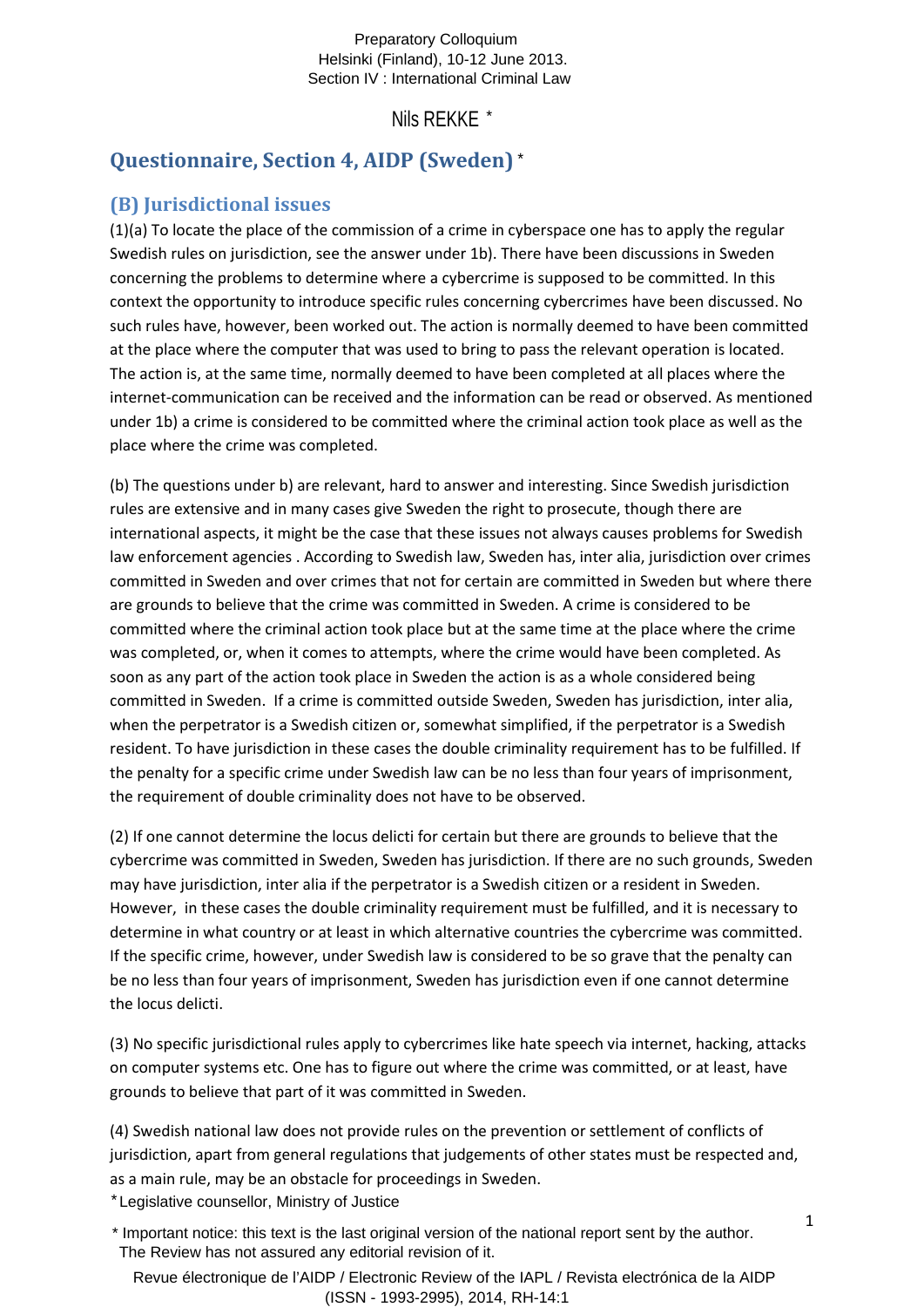(5) For the moment it is hard to believe that cybercrime can do without jurisdictional principles in the Swedish criminal justice system. *If* national criminal law was applicable universally, the Swedish position would probably be that this has to be conditional on the basis of a treaty, in order to respect the territory of other countries.

## **(C) Substantive criminal law and sanctions**

It is impossible to state what cybercrime offences that are to be considered to have a transnational dimension. A lot cybercrime offences do, maybe the majority.

To some extent definitions of cybercrime offences do contain jurisdictional elements. It is hard to say to what extent, though. No legal definition of cyber crime exists with respect to jurisdictional elements.

To some extent general part rules on commission, conspiracy or any other form of participation of course contain jurisdictional elements, but impossible to say to what extent.

Cybercrime offences can definitely not be regulated by a state on its own, since they, by nature, can be said to have a transnational dimension. Cooperation in this matter is therefore necessary.

Under Swedish law a corporation can be obliged to pay a corporate fine. In practice at least, the application of corporate fines requires that the company is active in Sweden (i.e. seat or branch)

### **(D) Cooperation in criminal matters**

(2)(a) Sweden do provide for the interception of telecommunication, if:

- someone is reasonably suspected for a crime,
- the interception is of high importance for the investigation, and
- the investigation concerns a crime for which the penalty can be no less than two years of imprisonment (including an attempt or a preparatory act to commit such a crime) or if one can predict that the penalty will be more than two years of imprisonment.

(b) If a provider or a satellite is located outside the borders of Sweden, Sweden cannot wilfully go on with the interception, but has to ask for mutual legal assistance.

(c) Swedish national law provides for mutual legal assistance concerning interception of telecommunication and has concluded international conventions on it.

(3) General grounds for refusal do totally apply concerning internet searches and other means to look into computers and networks located elsewhere.

(4) In situations where the perpetrator caused effects from a state in which the conduct was allowed into a state where the conduct is criminalised, the action would probably under Swedish law be considered as completed in the latter state (and committed there as well), and therefore the double criminality requirement would cause no problem.

(5) Investigative measures that do not require coercive measures may be performed without mutual legal assistance, i.e. by informal contacts (under the conditions that such contacts are allowed under the law of the other state). If coercive measures are needed, rules of mutual legal assistance must be observed.